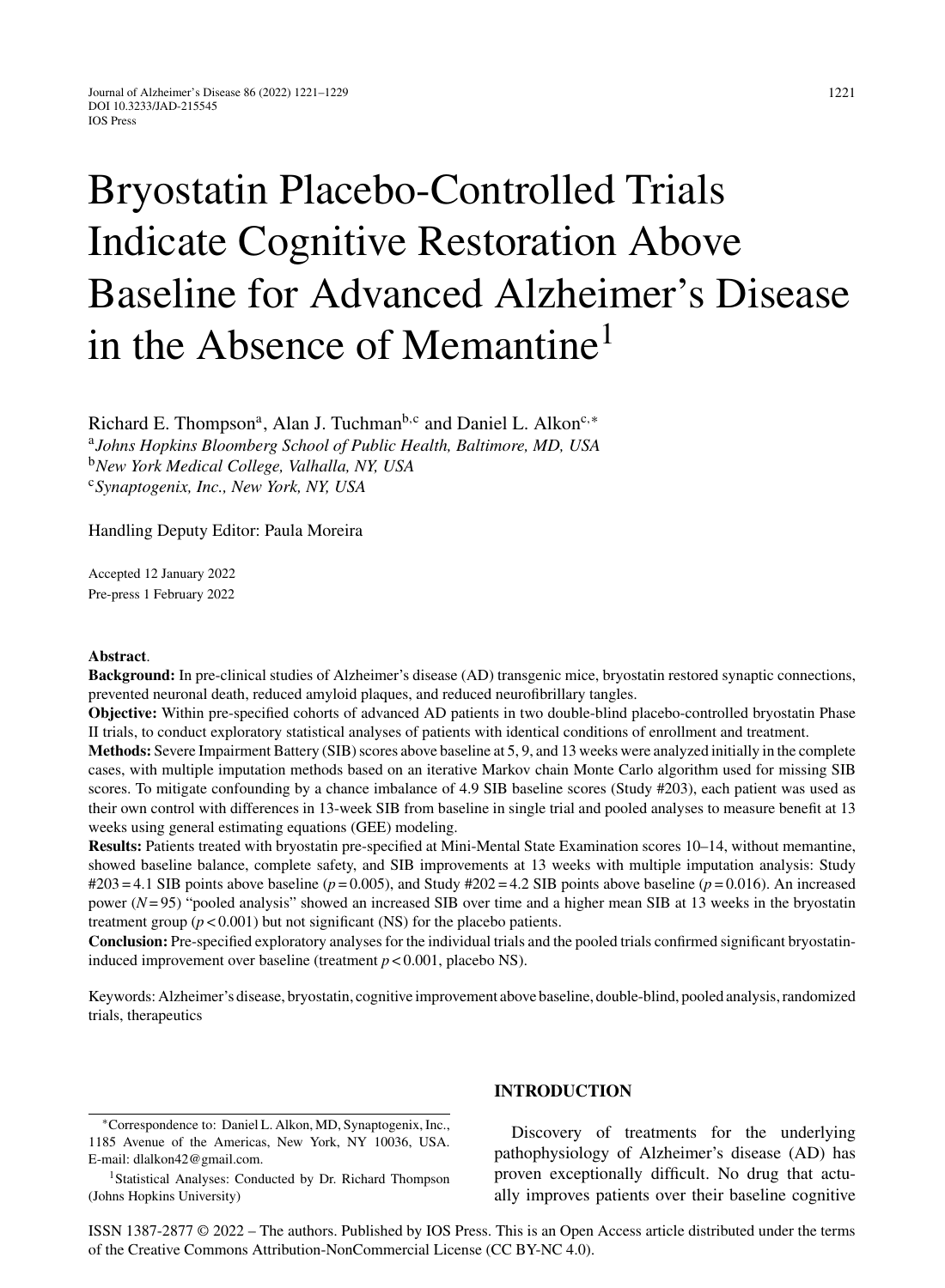performance or that prevents AD has as yet been approved by the U.S. Food and Drug Administration (FDA). For this reason, we have undertaken a search for a drug with an innovative, potentially restorative mechanism. Here, we are extending our initial analyses of two early clinical trials of such a drug, bryostatin, to further evaluate the available clinical evidence of potentially restorative efficacy for AD neurodegeneration.

In a number of pre-clinical studies, we demonstrated that activators of protein kinase C (PKC) epsilon, such as the marine macrocyclic lactone, bryostatin, restored cognitive loss in single, double, and quintuple transgenic AD mouse models, and increased synaptic numbers via synaptic growth factors such as brain-derived neurotrophic factor, nerve growth factor, and insulin-like growth factor [1, 2]. In addition to their potential synaptogenic efficacy, these PKC epsilon activators have also shown antiapoptotic, anti-amyloid, anti-hyperphosphorylated tau, and cognitive enhancement efficacies. Specific enzymatic pathways in these pre-clinical studies were demonstrated to mediate such effects. For example, PKC epsilon activation by bryostatin was shown to activate endothelin converting enzyme to enhance the degradation of soluble amyloid- $\beta$  oligomers [3]. As another example, bryostatin-activated PKC was also shown to enhance synaptogenesis by increasing the levels of brain-derived neurotrophic factor via the mRNA (ELAV)-stabilization pathway [4–7].

Thereafter, a Phase I pharmacokinetic study with AD patients demonstrated a peak elevation of PKC epsilon levels within one hour of infusion onset that was closely associated with a measured rise to peak of bryostatin blood levels [1, 8]. Furthermore, compassionate use trials showed marked improvements in AD patients with advanced disease [1]. In one case, it was possible to show that this marked clinical improvement closely tracked the level of PKC epsilon measured in the patient's blood samples taken successively over time.

In an initial Phase II randomized, double-blind study (#202) of advanced AD patients not receiving concurrent standard-of-care memantine treatment, patients receiving  $7$  doses in a  $20 \mu$ g bryostatin protocol showed no safety issues and a sustained benefit of Severe Impairment Battery (SIB) improvement from baseline over the entire trial (15 weeks) in a prespecified cohort [8, 9]. This cohort of patients who were not receiving standard-of-care (SOC) memantine (also called Namenda that blocks the NMDA glutamatergic receptor) was pre-specified because

the principal target of bryostatin, PKC epsilon, phosphorylates and regulates the NMDA receptor. Thus, blocking the NMDA receptor with SOC memantine could affect NMDA-dependent efficacy of bryostatin-activation of PKC epsilon. In contrast to the bryostatin-treated patients, the placebo patients without memantine showed further decline in cognitive function over time. Results of this pre-specified exploratory analysis showed significant improvement in the mean SIB change from baseline in the  $20 \mu$ g treatment arm versus the placebo arm (difference (95% CI) = 5.6 (0.4, 10.9) points; *p* = 0.035).

In a recent follow-up Phase II study (#203), in the absence of memantine, there was a chance baseline imbalance of 4.9 SIB points in favor of the placebo group. Initial exploratory analyses showed that baseline SIB is statistically associated with the SIB score at 13 weeks post-randomization (Pearson's  $\rho = 0.81$ ,  $p < 0.001$ ) and also the change in SIB scores at 13 weeks from baseline (Pearson's  $\rho = -0.25$ ,  $p = 0.014$ , suggesting that the observed imbalance in baseline SIB may confound the analyses as specified in the statistical analysis plan (SAP) for study #203. In fact, study #203 did not meet its primary endpoint based on the pre-specified analytical plan, failing to show significant benefit in the treatment group compared to the placebo group in the change of SIB at 13 weeks from baseline for the full analysis set or the completers group (see clinicaltrials.gov).

Because of potential bias introduced by a large imbalance in baseline SIB, the pre-specified analyses presented in the original statistical analysis plan, therefore, may no longer be applicable for estimating a treatment effect for byrostatin versus placebo. Nevertheless, we reported results based on these pre-specified analyses in clinicaltrials.gov. Here, however, we focus on results for the #203 study by looking at patient data separately within the two pre-specified Mini-Mental State Examination (MMSE) cohorts using both the pre-specified SAP as well as ad hoc analyses using the method of general estimating equations (GEE).

As detailed in the Results section below for the prespecified Moderate Stratum Cohort, MMSE 10–14  $(2/3)$  of  $N=97$  total patients), the balance between treatment and placebo was acceptable. In contrast, the balance within the Severe Stratum Cohort (1/3 of  $N = 97$ ) was even greater for the placebo than for the total trial cohort and thus not acceptable. We, therefore, focused our analyses here with special attention given to the Moderate Stratum Cohort, both in the #203 study alone and pooled with comparable data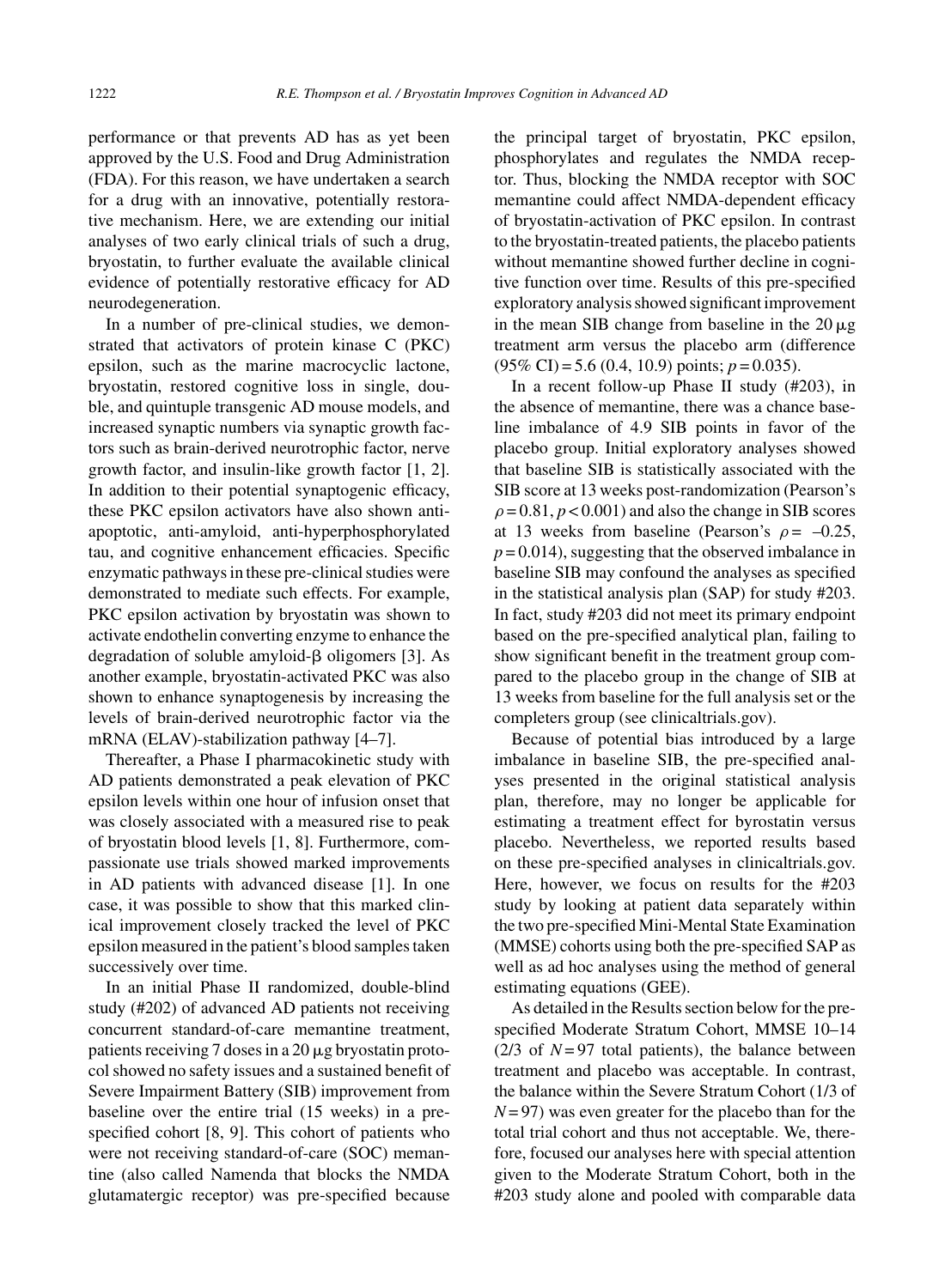from the #202 study, as these patients had an acceptable balance in baseline SIB scores. Because of the aforementioned chance imbalance and the promising raw data signal, we used each patient as his/her own control as determined by subtracting the patient's 13-week SIB from their baseline SIB and analyzed these changes *post-hoc* for the placebo and treatment patients within each MMSE Stratum using the one-sample *t*-test and GEE models in addition to the pre-specified two sample *t*-test for group comparisons (see Tables 5 and 6 below). Among the 32 subjects in the bryostatin treatment group in the Moderate Stratum Cohort in the #203 study, we found a dif $f$  ference  $=$  4.1 points (with imputed data) in the mean SIB at week 13 from baseline (See Table 5 below), a result that is highly significant  $(p=0.005)$ . Some avoidance of the confounding of treatment benefit due to baseline imbalance was thought to be possible by comparing treatment differences with respect to each patient's baseline SIB measurement; however, this imbalance in SIB baseline scores could still result in a biased treatment estimate given the correlation between SIB baseline scores and the *change* in SIB from baseline to 13 weeks as noted above. Chance inbalance leading to a biased treatment estimate is of particular concern for studies with small sample sizes, such as our #202 and #203 trials [10]. In addition, the power for the trial could be reduced even in the cases where imbalance is adjusted for in statistical modelling [11], suggesting the possibility of a pooled analysis.

Therefore, based on these signals of potential efficacy in study #202 and #203, we investigated the possibility of more thorough, and given the imbalance, more appropriate statistical analyses of each study separately and then, in combination, the possibility of a pooled analysis for the two studies. Specifically, the objective of the current study was to further analyze pre-specified subsets of patient data from the #202 study (patients who did not receive memantine) and of patient data from the #203 study, who also did not receive memantine, separately by trial and in a pooled analysis. For the pooled analysis, memantine-free patients from the #202 study were combined and analyzed together with #203 patients from the MMSE Stratum Cohort. The potential increase in power that could result from pooling the comparable cohorts from study #202 and #203 was thought to possibly offset the loss of power due to baseline SIB imbalance.

To recapitulate, both the #202 and #203 studies were randomized, double-blinded, placebocontrolled Phase II trials with the goal of assessing the tolerability (i.e., safety) and efficacy of bryostatin in the treatment of moderately severe to severe AD. For the analyses planned here, patients in the #203 study were restricted to those not treated with concomitant NMDA receptor antagonists. It should be noted, however, that patients in the total #202 study were a mix of those treated and not treated with NMDA receptor antagonists. Patients in both the placebo and bryostatin arms were potentially exposed to (donepezil) Aricept during the conduct of both the #202 and #203. However, previous exploratory analyses showed no effects of donepezil (Aricept) administration on the bryostatin treatment effects. Therefore, patients on (donepezil) Aricept were included in the pooled analysis. All analyses presented here are restricted to those patients in both studies with no exposure to memantine during the trial.

The data from the subsets of both trials were also planned to be analyzed by combining or pooling these data rather than using meta-analysis methods. The pooling of data over several studies has been considered to be a valuable tool for statistically estimating treatment effects in a subset of patient populations targeted in randomized clinical trials when such estimation is not possible from one study alone due to a small sample size [10]. The decision to pool data from across several clinical trials should be based on similarities of the studies in question. For example, pooled trials should be as similar as possible in terms of the study framework, inclusion and exclusion criteria, the times at which the outcome assessments are taken, and the treatment intervention protocol used [10].

Both the #202 and #203 studies were very similar in terms of the patients who were included and excluded (e.g., patients restricted to MMSE 4 to 15), and the timing of dosage and dosing amounts of placebo and bryostatin. Both trials had the same primary endpoint of the change in SIB 13-weeks post-randomization from baseline, with additional SIB scores taken at 5- and 9-weeks post-randomization as secondary efficacy endpoints. One difference between trials was that the #202 trial, except for a pre-specified sub-group analyzed here, allowed for patients who received concomitant NMDA receptor antagonists, while the #203 trial excluded these patients. Only the patients from the 10–14 MMSE Moderate Stratum Cohort in the #203 trial were included with patients in the #202 study for the pooled analyses. This was because the patients from the Moderate Stratum Cohort of #203 study had baseline SIBs that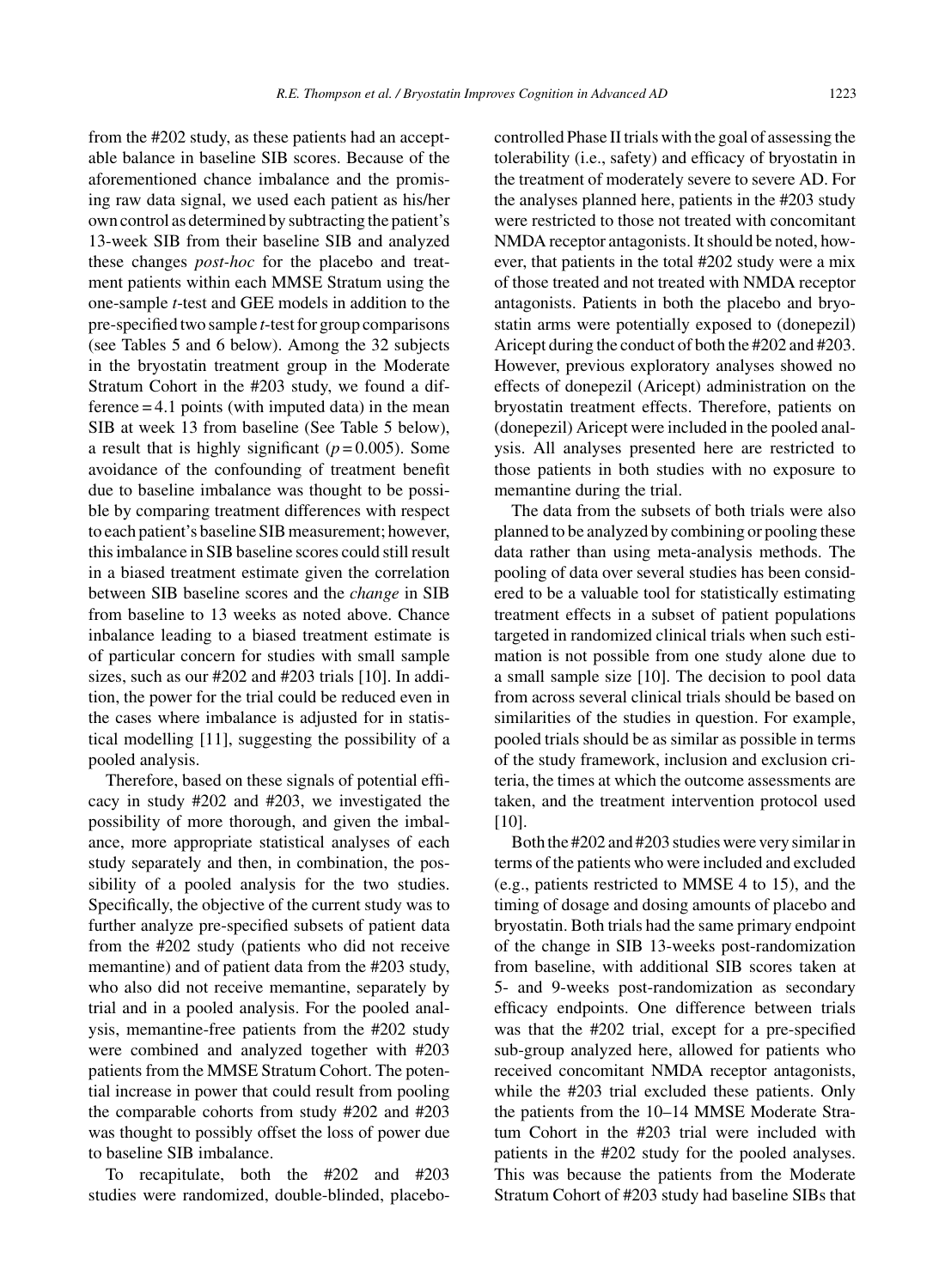were comparable to those of patients from the #202 trial (i.e., median baseline SIBs were found to be 87 and 85 for the #203, 10–14 MMSE stratum patients and #202 trial patients, respectively). In contrast, the median baseline SIB was much lower among the #203 patients in the 4–9 MMSE stratum at 59.5 points, and therefore these patients were less comparable to those from the #202 study.

Data harmonization for the pooling analysis was not an issue since the data structures for both studies were similar. SIB data from baseline, 5, 9, and 13 weeks, randomized treatment arm, and MMSE category (for the #203 study) were abstracted from both trials and combined into one data set for the pooled analysis.

#### **METHODS**

#### *Statistical analyses*

Analyses were performed using four data sets: 1) patients from the #203 study within the Severe Stratum Cohort (i.e., MMSE scores 4 to 9, inclusive); 2) patients from the #203 study within the Moderate Stratum Cohort (i.e., MMSE scores 10 to 15, inclusive); 3) patients from the #202 study who were memantine-free during the course of the trial; and 4) memantine-free patients from the #202 study combined with patients from the #203 study from the Moderate Stratum Cohort. The SIB score at any given time point (e.g., 5, 9, 13 weeks) after subtracting the baseline SIB score from scores assessed each week during and after dosing is referred to in this document at the 'change score' or 'SIB change score'.

Initially, the mean (SD) change in SIB scores from baseline at 5-, 9-, and 13-weeks post-randomization were calculated by treatment arm for complete data (i.e., using only those patients with SIB values recorded at each given time point). Confirmatory analysis included testing the null hypothesis of no change from 0 in the mean 13-week SIB scores from baseline within the one sample placebo and bryostatin arms using the one-sample *t*-test. The one-sample *t*tests were performed on the complete cases (i.e., with only patients who had SIB data at 13 weeks and baseline) and with SIB values imputed at 13 weeks for patients with these SIB data missing. In the pooled analysis, the null hypothesis that the mean change scores calculated at 13 weeks were equal between these two treatment groups was statistically assessed using the two-sample *t*-test. Finally, the method of GEE was used to 1) perform trend analyses of SIB scores over time by considering a treatment arm-bytime interaction term and treating time as continuous in the GEE models; and 2) to estimate the difference in SIB change scores at 13 weeks between the placebo and bryostatin arms with time treated as a categorical variable.

Multiple imputation methods based on multivariate normal regression and an iterative Markov chain Monte Carlo algorithm were used to impute missing 13-week SIB data predicted from SIB baseline values [11]. Twenty-five imputed samples were estimated, and the reported *p*-values for the one-sample *t*-tests were obtained by combining results over these 25 imputation samples using combination methods as described by Rubin [12]. A standard recommendation is that the number of imputed samples should  $be \geq 100$  times the highest fraction of missing information (FMI) seen among the coefficients used in the imputation regression model [13]. In the present case, the largest FMI seen was 0.22 for the imputation model among bryostatin patients in the #202 study. Therefore, we chose to use 25 multiple imputation samples for all four data sets in the missing data analyses.

## *Imbalance*

In theory, a parallel randomized trial provides for a balance of covariates between treatment arms that may be predictive of the trial outcome (i.e., prognostic factors). In practice, imbalance can occur between treatment arms in prognostic factors, especially when the sample size is small. As noted above, such an imbalance in treatment arms of a continuous prognostic factor can lead to both a biased estimate in the treatment effect [14], as well as a loss of power for the trial [15].

As noted above, the #203 study showed a chance imbalance in the baseline SIB between treatment arms. Initial exploratory analyses showed that baseline SIB is statistically associated with both SIB score at 13 weeks post-randomization (Pearson's  $\rho = 0.81, p < 0.001$ ) and the change in SIB scores at 13 weeks from baseline (Pearson's  $\rho = -0.25$ ,  $p = 0.014$ ), suggesting that an imbalance in baseline SIB may confound the analyses. Among the total patient sample, the mean and median baseline SIB scores were reported as 78.6 and 86.0, respectively, in the placebo arm and 73.7 and 82.0, respectively, in the bryostatin arm, giving an imbalance of 4.9 points in the means and 4 points in the medians of baseline SIB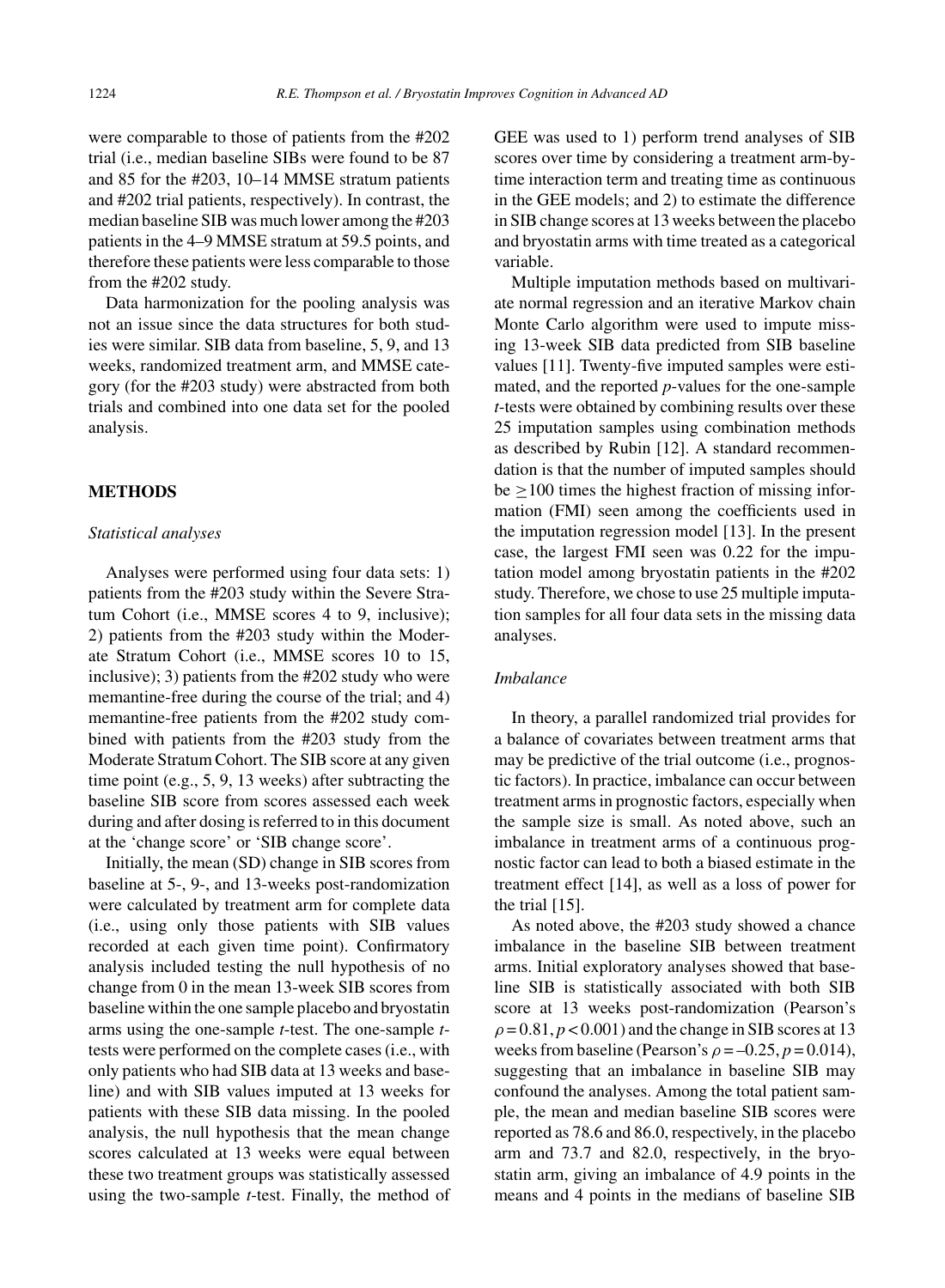Table 1 Mean (SD) SIB change from baseline by week and treatment arm for the #203 study data, Severe Stratum Cohort ( $MMSE = 4-9$ ), along with the number of patients with SIB data at each time

|                   | Visit  |               |             |               |
|-------------------|--------|---------------|-------------|---------------|
| Treatment         | Base   | Week 5        | Week 9      | Week 13       |
| <b>Bryostatin</b> |        |               |             |               |
| N                 | 18     | 18            | 16          | 17            |
| Mean $(SD)$       | 0(n/a) | $-3.06(9.55)$ | 1.06 (8.98) | $-3.65(7.42)$ |
| Placebo           |        |               |             |               |
| N                 | 18     | 17            | 16          | 15            |
| Mean $(SD)$       | 0(n/a) | 1.41 (11.07)  | 1.12(13.32) | 1.87(15.26)   |

| ٧<br>۰,<br>٠ |  |
|--------------|--|
|--------------|--|

Mean (SD) SIB change from baseline by week and treatment arm for the #203 study data, Moderate Stratum Cohort ( $MMSE = 10-14$ ), along with the number of patients with SIB data at each time

|                   | Visit  |             |            |            |
|-------------------|--------|-------------|------------|------------|
| Treatment         | Base   | Week 5      | Week 9     | Week 13    |
| <b>Bryostatin</b> |        |             |            |            |
| N                 | 34     | 34          | 33         | 32         |
| Mean $(SD)$       | 0(n/a) | 1.41(6.57)  | 3.45(6.13) | 3.94(7.80) |
| Placebo           |        |             |            |            |
| N                 | 36     | 34          | 35         | 33         |
| Mean $(SD)$       | 0(n/a) | 0.29(11.06) | 1.49(4.61) | 2.15(4.78) |

Table 3 Mean (SD) SIB change from baseline by week and treatment arm for the #202 study data, memantine-free, along with the number of patients with SIB data at each time

|                   | Visit  |                |            |               |
|-------------------|--------|----------------|------------|---------------|
| Treatment         | Base   | Week 5         | Week 9     | Week 13       |
| <b>Bryostatin</b> |        |                |            |               |
| N                 | 18     | 18             | 15         | 16            |
| Mean $(SD)$       | 0(n/a) | 2.50(4.25)     | 2.33(4.62) | 3.44(4.80)    |
| Placebo           |        |                |            |               |
| N                 | 15     | 15             | 14         | 14            |
| Mean $(SD)$       | 0(n/a) | $-1.20(10.26)$ | 0.79(7.44) | $-1.14(6.89)$ |

scores. In the Severe Stratum Cohort, this imbalance was more pronounced with a treatment group difference of 6.1 points in the means and 18 points in medians of baseline SIB scores (mean and median baseline  $SIB = 62.3$  and 70.5 in the placebo arm, and a mean and a median baseline SIB = 56.2 and 52.5 in the bryostatin arm). In the Moderate Stratum Cohort, the imbalance was much smaller, reporting a treatment group difference of 3.8 points in the means and 4 points in medians of baseline SIB scores (mean and median baseline  $SIB = 86.8$  and 89.0 in the placebo arm, and a mean and a median baseline  $SIB = 83.0$ and 85.0 in the bryostatin arm). Therefore, pooling the data of memantine-free patients in the #202 study with patients from the #203 study from the Moderate Stratum Cohort was anticipated to provide additional power to compensate for a potential loss of power in the #203 study from the treatment arm imbalance at

baseline of SIB scores.

#### **RESULTS**

Two patients in the #203 study who had only baseline SIB and no follow-up SIB scores were excluded in all analyses. Tables 1 through 4 give the mean change in SIB from baseline at 5-, 9-, and 13-weeks post-randomization for the four data sets considered. In these tables, a positive value indicates an improvement in the SIB score from baseline at any given follow-up time point. Tables 2 through 4 demonstrate that the mean 13-week change scores increased in the bryostatin arm for three data sets (mean (SD) 13-week change scores = 3.94 (7.80), 3.44 (4.80), and 3.77 (1.00) for patients in the Moderate Stratum Cohort of the #203 study, memantine-free patients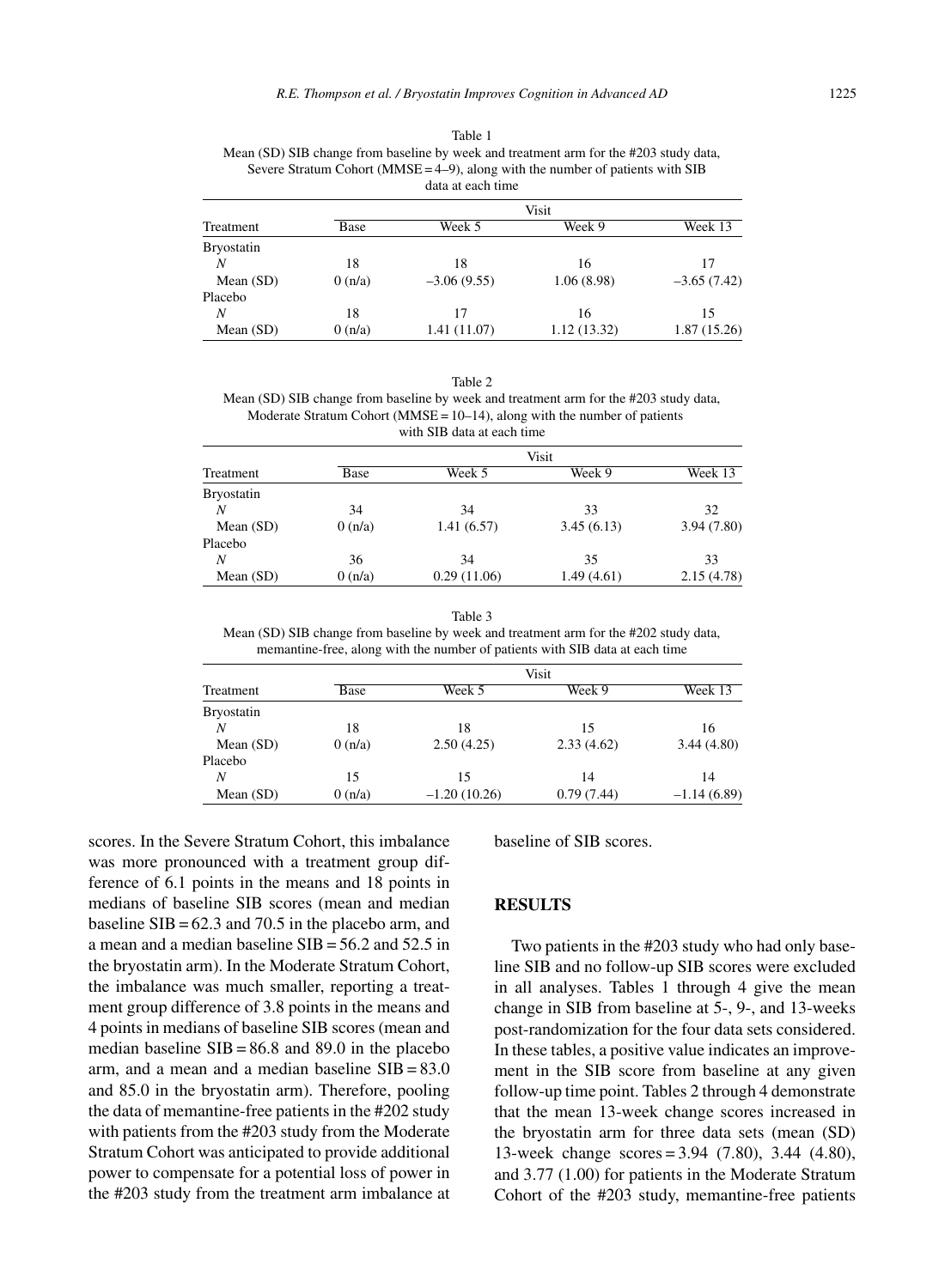Table 4 Mean (SD) SIB change from baseline by week and treatment arm for the #202 study data, memantine-free, plus the #203 study data, Moderate Stratum Cohort (MMSE = 10-15). The number of patients with SIB data at each time point is given

|                   |        |               | Visit      |            |
|-------------------|--------|---------------|------------|------------|
| Treatment         | Base   | Week 5        | Week 9     | Week 13    |
| <b>Bryostatin</b> |        |               |            |            |
| N                 | 52     | 52            | 48         | 48         |
| Mean $(SD)$       | 0(n/a) | 1.79(0.81)    | 3.10(0.82) | 3.77(1.00) |
| Placebo           |        |               |            |            |
| N                 | 51     | 49            | 49         | 47         |
| Mean $(SD)$       | 0(n/a) | $-0.16(1.53)$ | 1.29(0.78) | 1.17(0.82) |

|--|--|

Mean change (95% CI) in SIB from baseline for all four data subsets with corresponding *p*-values from the one-sample *t*-test. These means are given for the complete case (i.e., includes only patients with SIB data at week 13) and under multiple imputation

| Sample/Treatment Arm       | Complete Case                 | Multiple Imputation           |
|----------------------------|-------------------------------|-------------------------------|
| #203 Study, Severe MMSE    |                               |                               |
| Placebo                    | $1.87(-6.59, 10.32)$          | $1.32(-6.41, 9.06)$           |
|                            | $p = 0.643$                   | $p = 0.719$                   |
| <b>Bryostatin</b>          | $-3.65$ $(-7.46, 0.17)$       | $-3.37$ $(-7.55, 0.82)$       |
|                            | $p = 0.060$                   | $p = 0.106$                   |
| #203 Study, Moderate MMSE  |                               |                               |
| Placebo                    | 2.15(0.46, 3.85)              | 2.20(0.33, 4.08)              |
|                            | $p = 0.014$                   | $p = 0.023$                   |
| <b>Bryostatin</b>          | 3.94 (1.12, 6.75) $p = 0.008$ | 4.12 (1.36, 6.89) $p = 0.005$ |
| #202 Study, Memantine-free |                               |                               |
| Placebo                    | $-1.14(-5.12, 2.84)$          | $-0.99(-4.98, 3.01)$          |
|                            | $p = 0.546$                   | $p = 0.600$                   |
| <b>Bryostatin</b>          | 3.44(0.88, 6.00)              | 4.22(0.95, 7.49)              |
|                            | $p = 0.012$                   | $p = 0.016$                   |
| Combined # 202/203 Study   |                               |                               |
| Placebo                    | $1.17(-0.48, 2.82)$           | $1.27(-0.48, 3.01)$           |
|                            | $p = 0.160$                   | $p = 0.150$                   |
| <b>Bryostatin</b>          | 3.77(1.77, 5.77)              | 4.14(2.09, 6.18)              |
|                            | p < 0.001                     | p < 0.001                     |

from the #202 study, and in the pooled data, respectively. Placebo patients showed a decrease in mean 13-week change scores among the memantine-free patients in the #202 study (mean (SD) change score  $=-1.14$  (6.89)). Although the placebo patients in the Moderate Stratum Cohort of the #203 study and the pooled study showed an increase in SIB at 13 weeks from baseline, these increases were less than those observed among the corresponding bryostatin patients (mean (SD): 13-week change scores = 2.15 (4.78) and 1.17 (0.82) for the placebo patients in the Moderate Stratum Cohort of the #203 study and placebo patients from the pooled study, respectively. In the Severe Stratum Cohort from the #203 study, with an unacceptably high baseline imbalance  $(N=17)$ , bryostatin-treated patients showed a decrease in mean SIB at 13 weeks from baseline, while those in the placebo group  $(N=15)$  demonstrated, as noted in Table 1, an increase in mean SIB

over the same duration of time (mean (SD) 13 week change scores  $=-3.65(7.42)$  and 1.87 (15.26) for the bryostatin and placebo groups, respectively).

Table 5 shows the mean change (95% CI) in SIB at 13 weeks from baseline for the four data sets under both complete case and multiple imputation scenarios. The *p*-values given in the table are from the one-sample *t*-test, where a *p*-value  $\langle \text{or} = 0.05 \text{ indi} \rangle$ cates a statistically significant change in SIB scores at 13 weeks from baseline. As with the previous tables, a positive mean indicates improvement in SIB at 13 weeks post-randomization. The bryostatin patients consistently demonstrated a statistically significant increase in SIB scores at 13 weeks from baseline for both the complete and the imputed data sets among patients in the Moderate Stratum Cohort of the #203 study, memantine-free patients from the #202 study, and for patients in the pooled data, with the results being most pronounced in the pooled study (mean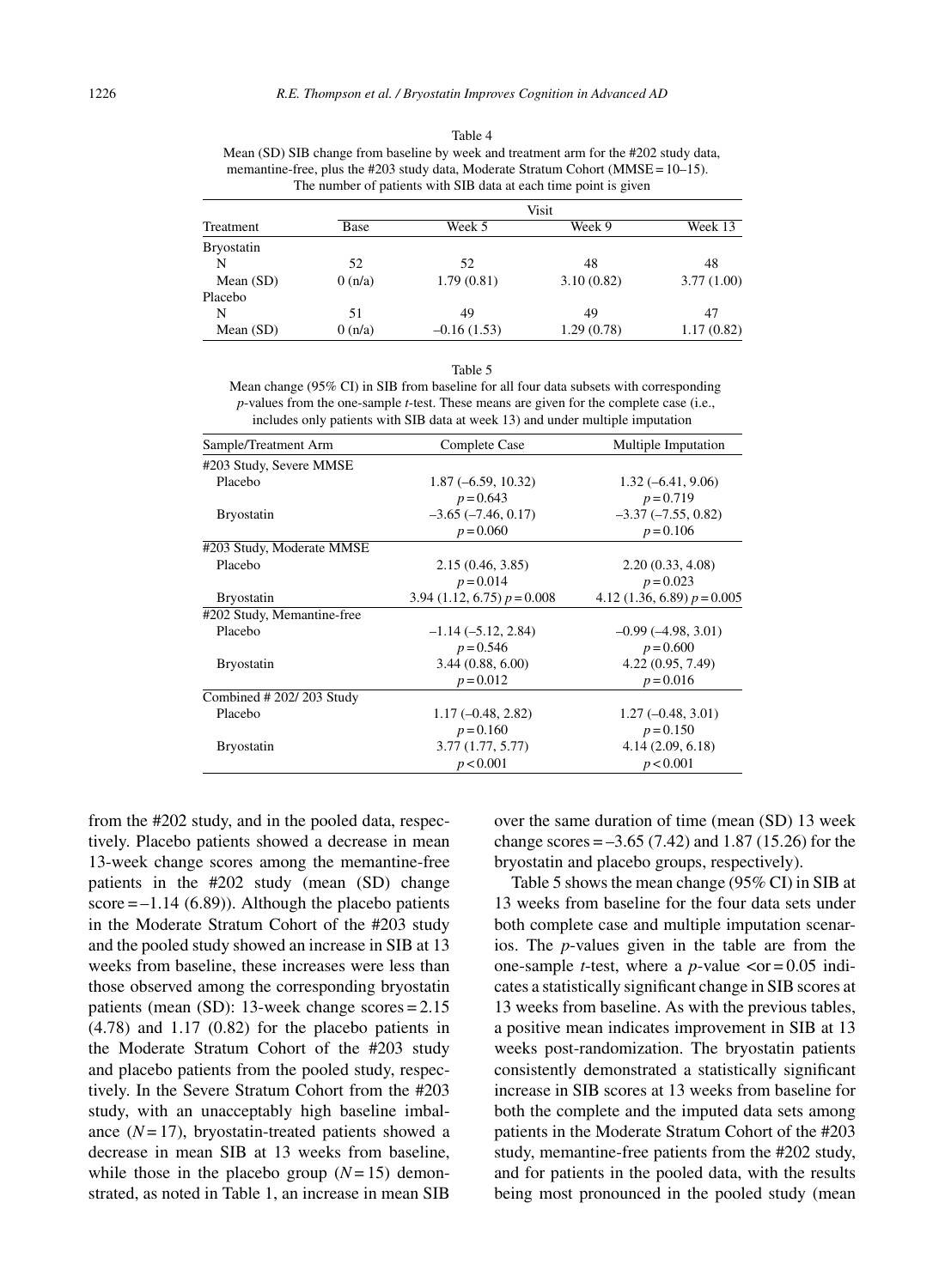|                                                                                                                                                                                                                   | Differences in the group means (30 % C1) of the change in SID scores at 10 weeks from baseline (1.e., unference of the unference) as estimated |                     |                  |                  |
|-------------------------------------------------------------------------------------------------------------------------------------------------------------------------------------------------------------------|------------------------------------------------------------------------------------------------------------------------------------------------|---------------------|------------------|------------------|
| by the two-sample <i>t</i> -test and the GEE model for all four data sets. Note that a positive difference indicates that the change score shows more<br>improvement in the bryostatin as compared to the placebo |                                                                                                                                                |                     |                  |                  |
| Analytical                                                                                                                                                                                                        | $\#203$ Study,                                                                                                                                 | $\#203$ Study,      | $\#202$ Study,   | Combined #202/   |
| Method                                                                                                                                                                                                            | Severe MMSE                                                                                                                                    | Moderate MMSE       | Memantine-free   | 203 Study        |
|                                                                                                                                                                                                                   | Mean Difference                                                                                                                                | Mean Difference     | Mean Difference  | Mean Difference  |
|                                                                                                                                                                                                                   | $(95\%CI)$                                                                                                                                     | $(95 \%CI)$         | $(95 \%CI)$      | $(95\%CI)$       |
| Two-sample                                                                                                                                                                                                        | $-5.51(-14.01,3.00)$                                                                                                                           | $1.79(-1.41, 4.99)$ | 4.58(8.98, 0.18) | 2.60(0.03, 5.17) |
| $t$ -test                                                                                                                                                                                                         | $p = 0.195$                                                                                                                                    | $p = 0.268$         | $p = 0.042$      | $p = 0.047$      |
| GEE model                                                                                                                                                                                                         | $-5.51(-12.11, 1.09)$                                                                                                                          | $1.63(-1.27, 4.53)$ | 4.22(0.31, 8.13) | 2.51(0.14, 4.88) |
| - full data                                                                                                                                                                                                       | $p = 0.101$                                                                                                                                    | $p = 0.271$         | $p = 0.035$      | $p = 0.038$      |
| GEE model                                                                                                                                                                                                         | $-5.80(-13.08, 1.48)$                                                                                                                          | $1.79(-1.21, 4.79)$ | 4.58(0.63, 8.53) | 2.60(0.18, 5.02) |
| - completers                                                                                                                                                                                                      | $p = 0.118$                                                                                                                                    | $p = 0.243$         | $p = 0.023$      | $p = 0.035$      |

Table  $6 \cdot 12 \cdot 5$  $\sigma$  from baseline (i.e., difference of the difference

(95% CI) change scores = 3.77 (1.77, 5.77), *p* < 0.001; and 4.14 (2.09, 6.18), *p* < 0.001 for the complete and imputed data sets, respectively). In contrast, placebo patients showed a statistically significant increase in SIB scores from baseline for only patients in the Moderate Stratum Cohort of the #203 study (mean (95% CI) 13-week change score = 2.15 (0.46, 3.85), *p* = 0.014; and 2.20 (0.33, 4.08), *p* = 0.023 for the for the complete and imputed data sets, respectively).

As an aside, the number of patients with imputed SIB scores in Table 5 can be determined by the difference in the number of patients at baseline and week 13 as given in Tables 1 through 4. For example, one patient had an imputed SIB score at 13 weeks in the bryostatin arm of the #203 study, Severe Stratum Cohort (i.e.,  $18 - 17 = 1$  from Table 1), while 3 patients had an imputed 13-week SIB score in the placebo arm of #203 study, Severe Stratum Cohort  $(i.e., 18-15=3$  from Table 1).

Table 6 presents the group differences in SIB change scores at 13 weeks for the pooled data analysis, from both the two-sample *t*-test and the GEE model where time is treated as a categorical variable. In these analyses, the GEE results are presented for the full data set as well as for the completer data set (i.e., only for those patients with both a week 13 and baseline SIB score). A positive value indicates that the mean change in SIB at 13 weeks was greater in the bryostatin arm as compared to the placebo arm, and a *p*-value  $p < or = 0.05$  means that this group difference in the change scores is statistically significant. From the table, the *t*-test shows that the bryostatin arm had a SIB change score at 13 weeks that was 2.6 points higher (95% CI = 0.03, 5.17), on average, than that from the placebo group among patients in the pooled data, a result that is statistically significant  $(p = 0.047)$ . Similarly, the GEE model showed a mean increase of 2.51 points for bryostatin patients com-



Fig. 1. Trend analysis for the  $#203$  study, MMSE = 10–14. red = bryostatin; blue = placebo.

pared to placebo patients in the 13-week SIB from baseline (95% CI =  $0.14$ , 4.88) among those with any follow-up data in the pooled study, and an increase of 2.60 points for bryostatin patients compared to placebo patients (95% CI =  $0.18$ , 5.02) among completers in the pooled study, results that are statistically significant ( $p = 0.038$  and  $p = 0.035$  for the full data and completers, respectively). In general, note that in comparison to the *t*-test, the GEE model results give tighter confidence intervals than those associated with the *t*-test across all four data sets, and a smaller *p*value for the difference in group means for the change scores. This is because the GEE model leverages the within person correlations in SIB scores over time to give a reduced standard error corresponding to the group difference in mean change scores.

Finally, Figs. 1 through 3 show the results of the trend analysis from the GEE models that treat time as continuous. In these figures, the slopes over time are presented by treatment arm for three of the four data sets considered. Mean+/- standard errors in SIB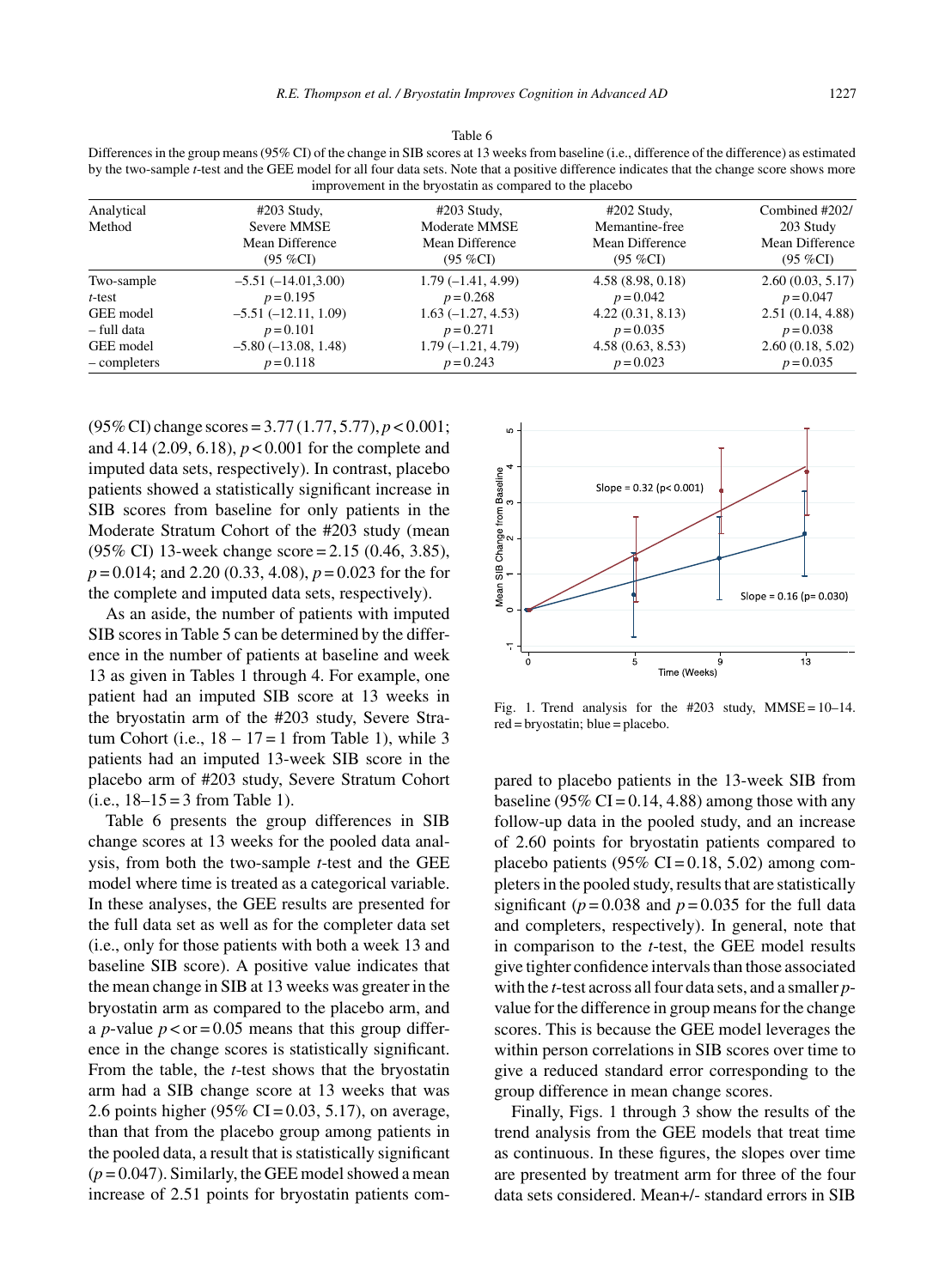

Fig. 2. Trend analysis for the #202 study, memantine-free. red = bryostatin; blue = placebo.



Fig. 3. Trend analysis for the #202 Study, memantine-free, plus the 203 study,  $MMSE = 10-15$ . red = bryostatin, blue = placebo.

change scores at each time point were obtained from the GEE models with time as categorical, giving values that are very similar to those obtained from the raw data. Slopes are in units of change in SIB from baseline per week, and the corresponding *p*values assess the null hypothesis that the slope  $= 0$ . A  $p$ -value<or = 0.05 indicates a statistically significant non-zero slope. Patients in the bryostatin arm showed a greater increase in SIB scores over time as compared to the placebo patients in all three plots, with bryostatin patients in the Moderate Stratum Cohort #203 study, memantine-free patients in the #202 study and in the pooled analyses all demonstrating highly statistically significant increasing slopes in SIB score over the 13-week follow-up time  $(p < 0.001$  for patients in all data sets).

### **DISCUSSION**

The only drug to treat AD receiving any FDA approval, aducanumab, in the last 15 years, showed a potential reduction in the rate of cognitive decline of 22% for mild cognitive impairment patients. Previously, in 2003, the FDA approved memantine for a decline of 23% for advanced AD patients. Illustrating the huge unmet medical need, no drug has ever been approved to restore cognitive function above baseline for AD patients—with any duration of disease. In the case of aducanumab, the single dose associated with slowing of cognitive decline, was also associated with serious side effects (e.g., brain swelling and/or bleeding) in 40% of cases.

The two bryostatin pilot trials showed potential efficacy in pre-specified cohorts with advanced AD patients, in the absence of memantine. This efficacy involved improvement of 4.0 points or more in the SIB, in the absence of any side effects compared to the placebo patients. Given the lack of a safe treatment that provides evidence of restoration of function in AD patients, with any disease duration, we conducted further analyses of these pre-specified cohorts in #202 and #203 studies to rigorously evaluate bryostatin's benefit over the entire trial and to consider the possibility of consolidating the data from both studies, according to the requirements of a pooled analysis. An analysis that integrates efficacy across the entire duration of the trial, throughout the protocol, applied the GEE trend analysis that measures drug benefit as a function of successively increasing numbers of trial doses that included weeks #5, 9, and 13. These analyses measured SIB improvement for each week with respect to the initial baseline SIB measurements. This measure avoids the potential bias of the results due to baseline imbalance, a significant SIB covariant, particularly in #203 study.

The results of these analyses indicate that bryostatin improved cognitive function in each of the two studies for the pre-specified cohorts of patients who were advanced, MMSE 10-14, but who did not receive memantine. These cohorts showed acceptable baseline imbalance and complete safety, and, in addition, SIB improvement of 4.0 SIB points above baseline. Not only were the mean SIB improvements statistically significant, but the GEE analyses were also positive when measured over the entire trial. Because the pre-specified cohorts for #202 and #203 studies were virtually identical, the data could be combined in a "pooled analysis" to increase the power